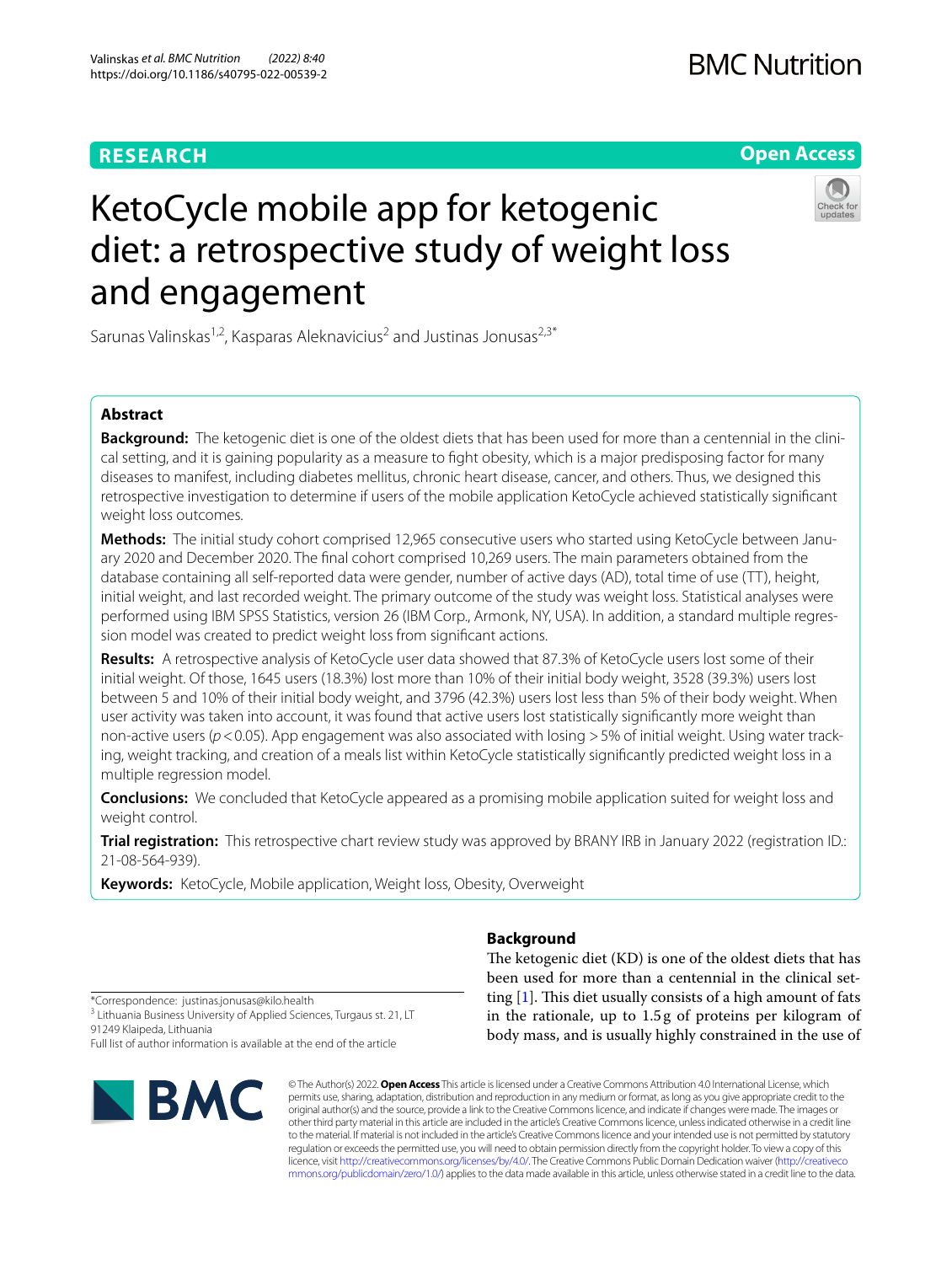carbohydrates, which are allowed up to 50g per day [\[2](#page-6-1)]. Initially, the principles of the KD were utilized by French physicians to control children epilepsy seizures by inducing ketosis by starvation—a metabolic state of the human body when a high amount of ketones are produced from fatty acids during their metabolism in order to provide the energy needed for normal functioning of the human body when the amount of carbohydrates (CHO) is insuffcient [\[3](#page-6-2)]. During the KD, ketosis is induced by lowering the amount of CHO in the diet to the minimum [\[4](#page-6-3)]. Initially, glycemia is maintained by the activation of the gluconeogenesis path and glucose synthesis from glycogen [[5\]](#page-6-4). However, once glycogen reserves are depleted and gluconeogenesis cannot provide enough energy for the body to be fully functional, the primary energy metabolism shifts to the energy production from ketone bodies (KB), which can produce up to two-thirds of ATP that is needed [\[6,](#page-6-5) [7](#page-6-6)]. Moreover, it was shown by Owen et al. that the brain, which is the main glucose user in the human body, can switch to KB such as β-hydroxybutyrate and acetoacetate as the main energy source [[8](#page-6-7)].

Despite the KD's potential in managing children's epilepsy, it is gaining popularity as a measure to fght obesity, which is a major predisposing factor for many diseases to manifest, including diabetes mellitus, chronic heart disease, cancer, and others [\[9](#page-6-8)]. A systematic article review by Bueno et al. showed that individuals included in KD groups achieved statistically signifcant body weight loss compared to subjects assigned to low-fat diet groups (weighted mean diference in kilograms: 0.91, 95% CI [0.17–1.65]) [\[10](#page-6-9)]. Another systematic review showed similar results—subjects in low-carbohydrate groups lost statistically signifcantly more weight in comparison to subjects in low-fat diet groups (weighted mean diference in kilograms: 2.17, 95% CI [0.99–3.36]) [[11](#page-6-10)]. Moreover, it has been shown that circulating KB provide even more beneficial effects like protection against cognitive impairment caused by obesity, positive efects on mood, and others  $[12-14]$  $[12-14]$ . On the other hand, it was highlighted that the ketogenic diet also increases the level of lowdensity cholesterol—an important cardiovascular disease risk factor [\[11](#page-6-10), [15\]](#page-6-13). Additionally, it has been reported that the KD has some potential drawbacks like headache, fatigue, nausea, constipation, and a temporary decrease in endurance [[16](#page-6-14)]. A recent review by Schutz et al. argues that because of large interindividual variability of metabolic responses to low CHO diets, such diets should be promoted with great care [[17\]](#page-7-0).

It is stipulated that one of the signifcant problems that affect the outcomes and efficacy of ketogenic diet trials is low compliance rates to the prescribed diet  $[18]$  $[18]$ . In a meta-analysis by Feng et al., it was reported that compliance rates to the classical ketogenic diet are about 38% [[19\]](#page-7-2). Such low compliance may be related to the restrictiveness of the diet and lack of efficacy  $[20, 21]$  $[20, 21]$  $[20, 21]$ . Mobile health (mHealth) applications come into mind as a tool that can help solve this poor compliance problem. It was shown by West et al. that mHealth apps increase users' motivation and compliance to dietary interventions [\[22](#page-7-5)]. One of the apps available in the app stores that targets weight loss while using the KD is KetoCycle. This app provides users with a ketogenic meal plan adapted to their preferences and suggests a home workout and exercise regimen.

Considering that there is a lack of publications related to the weight loss achieved by using the ketogenic diet delivered by a mobile application, we designed a retrospective study to check the efficacy of the mobile application KetoCycle. The primary purpose of this study was to investigate the efficacy of the ketogenic diet delivered through a smartphone application in terms of weight loss and user activity. The secondary purpose of the study was to identify the variables that may impact the weight change.

#### **Methods**

This retrospective chart review study was approved by BRANY IRB in January 2022 (registration ID.: 21-08- 564-939). The initial study cohort comprised 12,965 consecutive users who started using KetoCycle between January 2020 and December 2020. After the preliminary screening, users that did not meet all the inclusion criteria were eliminated from further investigation. The inclusion criteria were: 1) the user has entered their gender, height, and initial weight; 2) the user has entered their weight more than once during application usage time; 3) the application was used for more than a month; 4) the user had at least one active day per week during which they documented activities or performed any reasonable app-related actions (e.g., entered anthropometric data, searched for dietary advice, completed exercise from the list, etc.). The final cohort comprised 10,269 users.

The central piece provided by the KetoCycle app is the ketogenic diet meal plan. Nutrition guidelines generally recommend around 2000cal per day for women and around 2500 for men with daily moderate physical activity levels [\[23](#page-7-6)]. When creating individualized meal plans, the focus mainly remains on each person's anthropometric measurements, such as weight and height, also taking into account gender, age, and physical activity. According to these measurements, the individual calorie needs are calculated. After that, other aspects are considered, such as a person's food preferences, health goals, and underlying conditions or diseases they might have. Most calories come from fat  $({\sim}60\%)$ , a moderate amount from proteins  $(\sim 30\%)$ , and the rest from carbohydrates. Unsaturated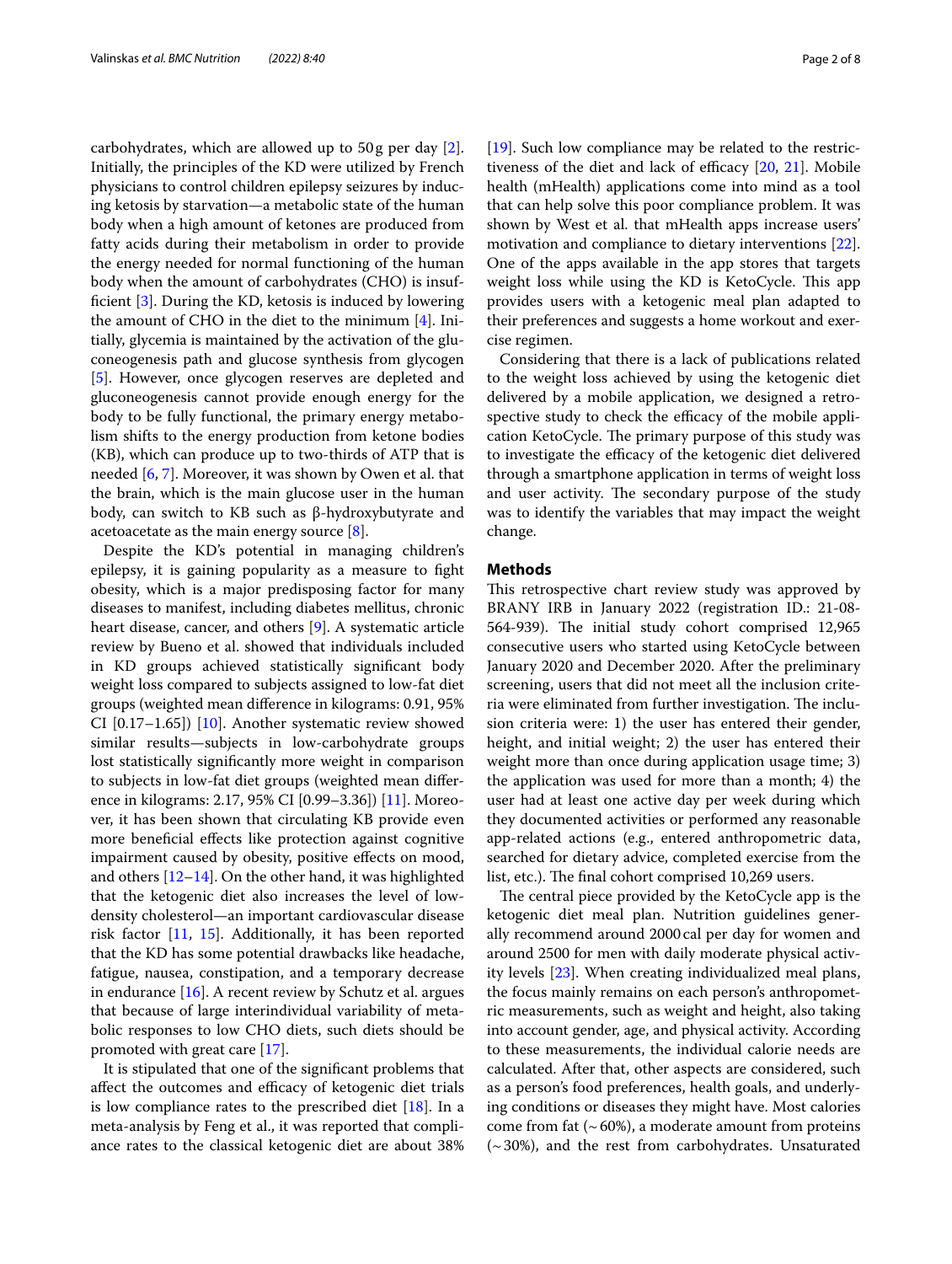fats are prioritized over saturated fats, keeping the latter to  $<$  10% of caloric contribution. The users are able to choose which products that are compatible with the KD they would like to include in their meal plan according to their preferences. Furthermore, KetoCycle provides users with daily educational material. The app can also remind users to input their meals and regularly track their weight, daily water intake, and steps, and gives the possibility to set personal goals and review their progress. Finally, a workout plan can be created for each user according to their self-determined ftness level, with explanations and video demonstrations of each exercise. The workouts are based on high-intensity interval training. The rxercises in the workouts are selected according to a person's ftness level and medical condition.

The main parameters obtained from the database containing all self-reported data were gender, number of active days (AD), total time of use (TT), height, initial weight, and last recorded weight. For this study, we assumed that active days (AD), through more responses to app reminders and more regular in-app activities, represented better adherence to the provided diet plan. In addition, signifcant actions, such as water and weight tracking, completed workout count, and number of created shopping and meal lists, were also recorded. If the number of performed operations for a specifc activity was higher than the cohort's median for that activity, the user was considered active in that regard. Dummy variables for diferent activities were created later. If the user was active in a specifc activity, the new dummy variable was coded as "1", while inactivity was coded as "0". If the subject's AD was higher than the top 25th percentile, they were considered an active user.

Starting and fnal body mass indexes (BMI) were calculated from the reported data. BMI levels were determined according to CDC standards: >25 and  $\leq$  30 kg/m<sup>2</sup>: overweight; > 30 and  $\leq$  35 kg/m<sup>2</sup>: Obesity Class 1; > 35 and  $\leq 40 \text{ kg/m}^2$ : Obesity Class 2; and >  $40 \text{ kg/m}^2$ : Obesity Class  $3$  [ $24$ ]. The users were allocated into groups based on their percentage of lost weight (Group  $1:$  > 10%; Group 2: between 5 and 10%; Group 3: less than 5%; and Group 4: weight increased).

Statistical analyses were performed using IBM SPSS Statistics, version 26 (IBM Corp., Armonk, NY, USA). As a frst step, the normality of the data was checked by inspecting box and Q-Q plots, calculating the Z-value of kurtosis and skewness, and using the Shapiro–Wilk test. Data with a normal distribution are presented as means with standard deviations (SD), and data with a non-normal distribution as medians with ranges. Categorical data are shown as a number with the percentage in parentheses. The difference between means of starting and last recorded data with a normal distribution was compared using t-test statistics. If the data had a non-normal distribution, the means between baseline and fnal data in related samples were compared using the Wilcoxon signed-rank test, while means between independent samples were compared using the Mann–Whitney U test. Additionally, Spearman's r correlation was used to determine the relationship between weight loss, AD, and TT. Finally, the chi-square test was used to fnd associations between body weight loss and engagement groups. The signifcance level was chosen to be 0.05 in all tests.

Finally, a standard multiple regression model was created to predict weight loss from signifcant actions (weight, water tracking, etc.). Linearity was assessed by partial regression plots and a plot of studentized residuals against the predicted values. The independence of residuals was assessed using the Durbin–Watson statistic.

#### **Results**

The study cohort predominantly comprised females  $(81.7%)$ . The majority of users that started using Keto-Cycle had overweight (35.1%) or obesity (Class I, 31.8%). On the other hand, 12.1% of the users had normal weight at the start of app use. There was a statistically significant initial weight and BMI diference between male and female cohorts. There were no statistically significant diferences between medians of active days and the total time of use in female and male cohorts  $(p > 0.05)$ . Detailed descriptive statistics are shown in Table [1](#page-3-0).

The body weight change was inspected to investigate the users' weight loss while using KetoCycle. It was found that 87.3% of the users  $(N=8969)$  lost a part of their initial weight during the study time. On the other hand, 745 users (7.3%) retained the same weight, while 555 (5.4%) users increased their initial body weight. Of those who managed to reduce their weight, 1645 users (18.3%) lost more than 10% of their initial body weight, 3528 (39.3%) users lost between 5 and 10% of their initial body weight, and 3796 (42.3%) users lost less than 5% of their body weight. When bodyweight change was analyzed in general and in male and female cohorts separately, it was found that there was a statistically signifcant body weight loss in the general cohort (from  $85.39 \pm 16.77$  kg to  $80.41 \pm 15.57$  kg;  $p < 0.05$ ). Statistically significant body weight loss was also observed in the male (from 101.59±15.19 to 94.67±14.17; *p*<0.05) and female (from  $81.78 \pm 14.86$  to  $77.22 \pm 14.00$ ;  $p < 0.05$ ) cohorts. It is worth mentioning that more than one-third of the users reduced their BMI level (*N*=3636), but only those with overweight or obesity. No users reduced their body mass index below  $18.5 \,\mathrm{kg/m^2}$  during app use.

Usage trend analysis followed. Associations between weight change and the total time of use and weight change and active time were checked. It was found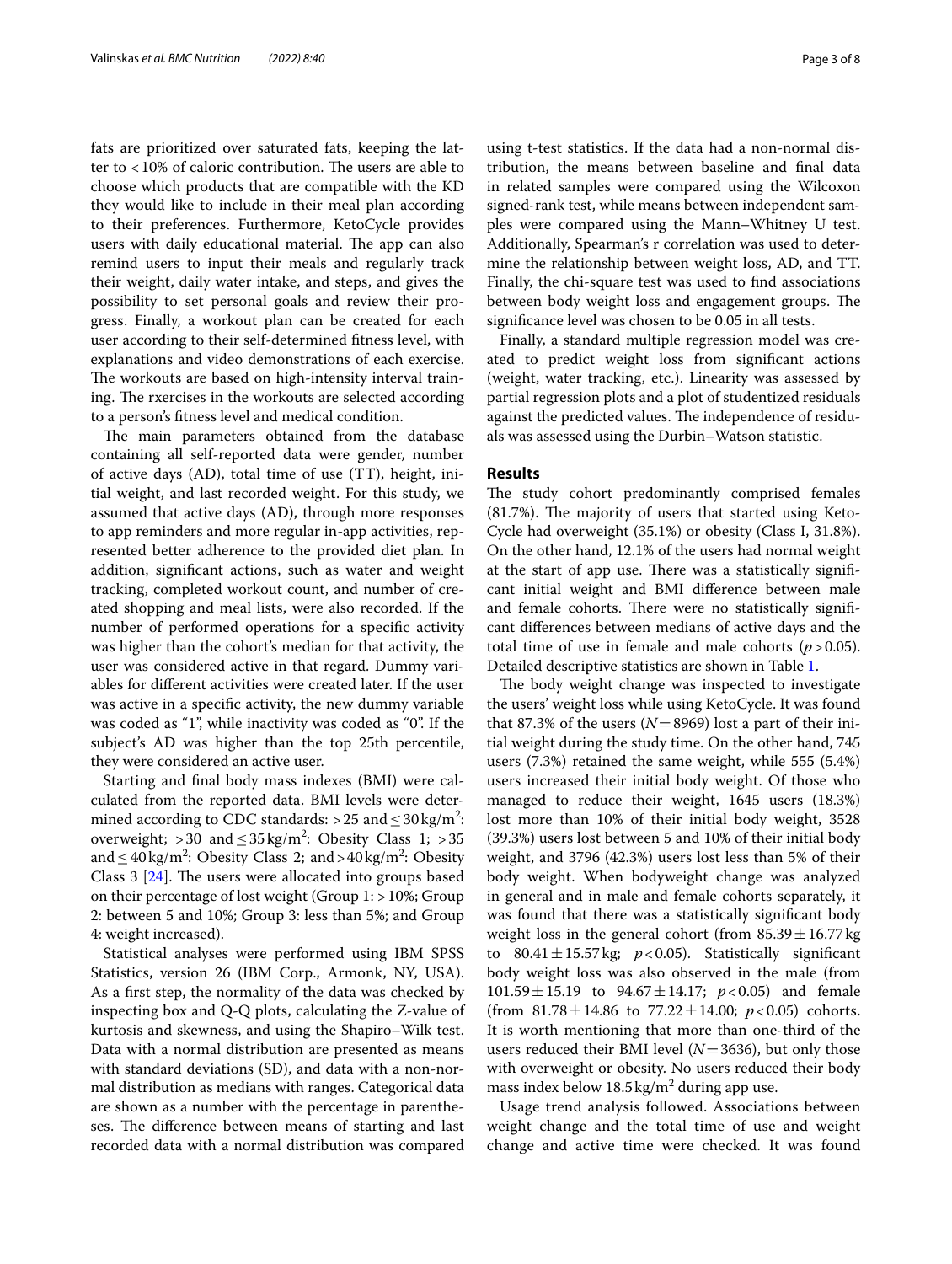<span id="page-3-0"></span>**Table 1** Detailed descriptive statistics of KetoCycle user data at baseline. Means are shown with standard deviations (SD), while medians are shown with ranges in parentheses. *p*-values <0.05 are bolded

| <b>Number of users</b>                                           | 10,269             | Significance |
|------------------------------------------------------------------|--------------------|--------------|
| Gender, No. (%)                                                  |                    |              |
| Male                                                             | 1875 (18.3%)       | p < 0.001    |
| Female                                                           | 8394 (81.7%)       |              |
| User distribution among different initial weight groups, No. (%) |                    |              |
| Normal weight                                                    | 1246 (12.1%)       | p > 0.05     |
| Overweight                                                       | 3601 (35.1%)       |              |
| Obese, Class I                                                   | 3261 (31.8%)       |              |
| Obese, Class II                                                  | 1597 (15.6%)       |              |
| Obese, Class III                                                 | 564 (5.5%)         |              |
| Height, $cm \pm SD$                                              |                    |              |
| Overall                                                          | $166.18 \pm 8.39$  | p < 0.001    |
| Male                                                             | $178.68 \pm 6.92$  |              |
| Female                                                           | $163.83 \pm 6.74$  |              |
| Weight, $kg \pm SD$                                              |                    |              |
| Overall                                                          | $85.39 \pm 16.77$  | p < 0.001    |
| Male                                                             | $101.59 \pm 15.19$ |              |
| Female                                                           | $81.78 \pm 14.86$  |              |
| $BMH$ SD                                                         |                    |              |
| Overall                                                          | $30.83 \pm 5.08$   | p < 0.001    |
| Male                                                             | $32.52 \pm 4.45$   |              |
| Female                                                           | $30.45 \pm 5.14$   |              |
| Active days of use, days (range)                                 |                    |              |
| Overall                                                          | 45 (30-100)        | p > 0.05     |
| Male                                                             | 45 (30-100)        |              |
| Female                                                           | 45 (30-100)        |              |
| Total time of use, days (range)                                  |                    |              |
| Overall                                                          | 184 (30-574)       | p > 0.05     |
| Male                                                             | 184 (30-566)       |              |
| Female                                                           | 184 (30-574)       |              |

that there was a statistically signifcant moderate positive correlation between active time and weight change  $(rs=0.177, p<0.05)$ . Interestingly, there was a very weak negative association between total time of use and weight change, but it was statistically insignifcant  $(rs = -0.037, p > 0.05)$ . Therefore, only the measure of active time was used in further statistical analyses. A moderate positive correlation was found between weight loss and activity score ( $rs = 0.192$ ,  $p < 0.05$ ).

Subjects were assigned to engagement groups following the methodology described previously. Bodyweight loss among the diferent engagement and starting BMI level groups was analyzed. Statistically signifcant body weight loss was found in all engagement groups among fve diferent initial BMI level cohorts (Table [2\)](#page-4-0). Moreover, we found that starting bodyweights between the users in the diferent engagement groups did not difer statistically signifcantly. At the same time, there was a statistically signifcant diference in fnal body weight in all BMI level cohorts except in a group of users with severe obesity (Obesity Class III). However, there was a statistically signifcant trend that people in the active group lost more weight during app use. Moreover, there was a strong positive association between starting BMI level and weight loss ( $rs = 0.314$ ,  $p$  < 0.05)—users with higher initial weight tended to lose more weight while using the app.

Afterward, the distribution of active and non-active users among the weight loss groups was observed by creating a crosstabulation between the groups (Table [3](#page-4-1)). There was a statistically significant association between body weight loss and usage groups  $(\chi^2=280.78,$  $p=0.000$ , Cramer's V=0.165). The adjusted residuals showed an increase in the count of users who lost more than 5% of their initial body weight. Meanwhile, the number of users who lost less than 5% or increased their initial body weight was increased in the non-active group.

Finally, a linear regression model was created to determine which activities may have contributed the most to weight loss (Table  $4$ ). The multiple regression model statistically signifcantly predicted weight loss of subjects who were using KetoCycle  $(F(5,10,263)=201.059)$ ,  $p=0.000$ ). Variables that statistically significantly predicted weight loss were water tracking, weight tracking, and creation of a meals list. Completed workouts did not contribute to the model signifcantly. However, it is worth mentioning that creating a shopping list statistically signifcantly contributed to the increase of weight. Meanwhile, weight tracking was the most contributing event to weight loss. Regression coefficients and standard errors can be found in Table [4.](#page-4-2)

### **Discussion**

The principal finding of our investigation is that the majority of KetoCycle users lost more than 5% of their initial body weight. This is notable because according to CDC recommendations for weight loss, even a 5–10% weight reduction for those with overweight is likely to give health benefts such as improved blood pressure and cholesterol profle [[25\]](#page-7-8).

Multiple studies have shown that ketogenic diets can lead to signifcant weight reduction [\[26\]](#page-7-9). A meta-analysis of randomized controlled trials using a ketogenic diet has demonstrated that a ketogenic intervention usually leads to signifcant weight loss (weighted mean diference of very low carbohydrate ketogenic diet: 0.91, 95% CI  $[0.17-1.65]$  kg)  $[10]$  $[10]$  $[10]$ . This weight reduction has also been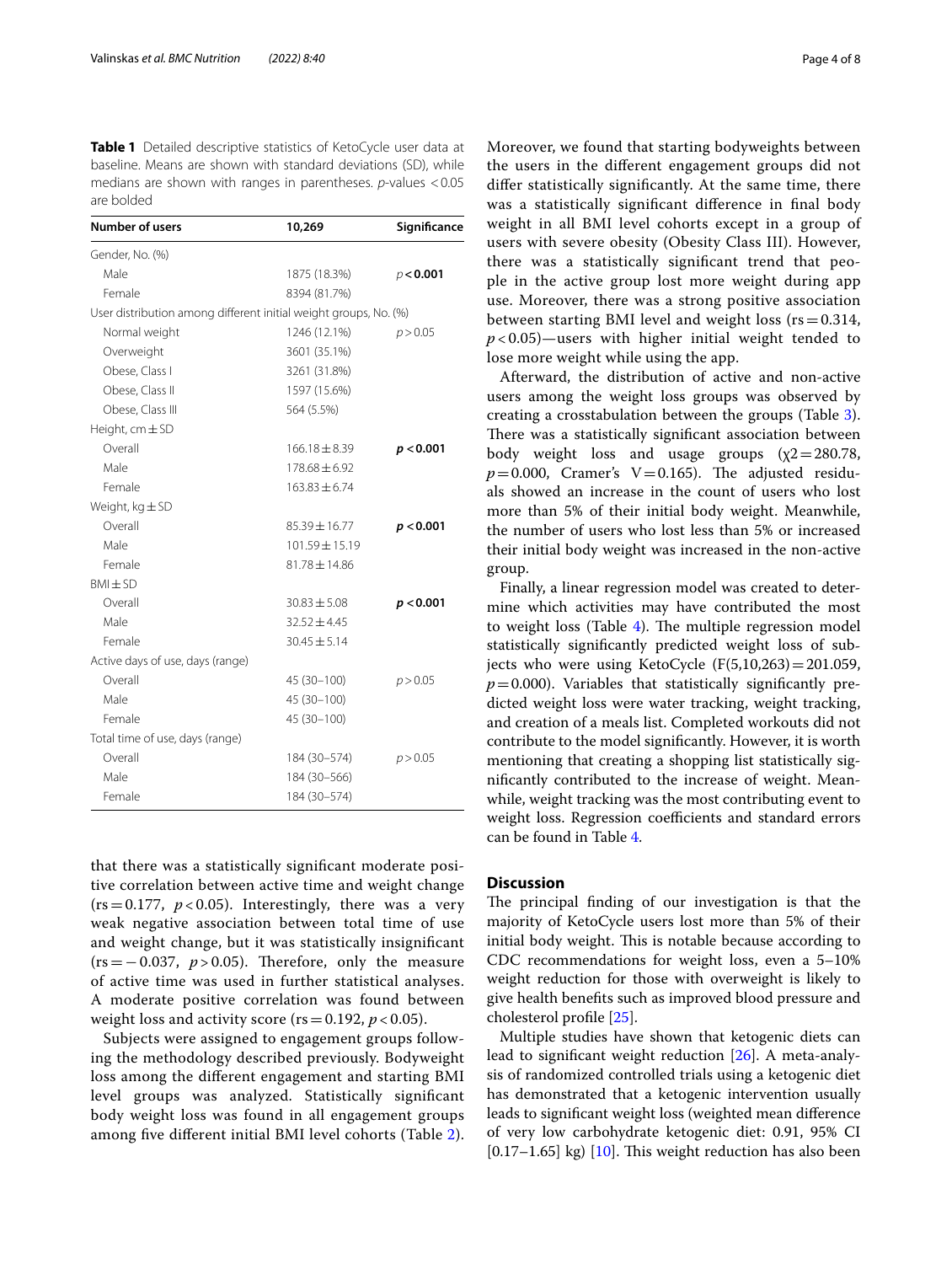| Users with normal weight      |                    |             |                    |             |                  |              |
|-------------------------------|--------------------|-------------|--------------------|-------------|------------------|--------------|
| Engagement group              | Initial weight     |             | Final weight       |             | Mean diff.       | Significance |
| Non-active                    | $64.26 \pm 6.69$   | $p = 0.177$ | $61.85 \pm 6.54$   | $p = 0.010$ | $2.41 \pm 0.08$  | $p = 0.000$  |
| Active                        | $63.65 \pm 6.63$   |             | $60.69 \pm 7.03$   |             | $2.96 \pm 0.19$  | $p = 0.000$  |
|                               |                    |             |                    |             | $0.55 \pm 0.21$  | $p = 0.010$  |
| Users with overweight         |                    |             |                    |             |                  |              |
| Engagement group              | Initial weight     |             | Final weight       |             | Mean diff.       | Significance |
| Non-active                    | $76.45 \pm 8.83$   | $p = 0.141$ | $72.79 \pm 8.99$   | $p = 0.000$ | $3.65 \pm 0.07$  | $p = 0.000$  |
| Active                        | $75.94 \pm 8.84$   |             | $70.84 \pm 9.06$   |             | $5.10 \pm 0.15$  | $p = 0.000$  |
|                               |                    |             |                    |             | $1.45 \pm 0.16$  | $p = 0.000$  |
| Users with Obesity, Class I   |                    |             |                    |             |                  |              |
| Engagement group              | Initial weight     |             | Final weight       |             | Mean diff.       | Significance |
| Non-active                    | 89.66 ± 10.31      | $p = 0.893$ | $84.21 \pm 10.16$  | $p = 0.001$ | $5.04 \pm 0.09$  | $p = 0.000$  |
| Active                        | 89.72±10.28        |             | $83.27 \pm 10.56$  |             | $6.45 \pm 0.19$  | $p = 0.000$  |
|                               |                    |             |                    |             | $1.40 \pm 0.21$  | $p = 0.000$  |
| Users with Obesity, Class II  |                    |             |                    |             |                  |              |
| Engagement group              | Initial weight     |             | Final weight       |             | Mean diff.       | Significance |
| Non-active                    | 103.47 ± 11.86     | $p = 0.705$ | $96.97 \pm 11.81$  | $p = 0.001$ | $6.49 \pm 0.16$  | $p = 0.000$  |
| Active                        | $103.22 \pm 11.56$ |             | 94.77 ± 11.94      |             | $8.45 \pm 0.29$  | $p = 0.000$  |
|                               |                    |             |                    |             | $1.95 \pm 0.33$  | $p = 0.000$  |
| Users with Obesity, Class III |                    |             |                    |             |                  |              |
| Engagement group              | Initial weight     |             | Final weight       |             | Mean diff.       | Significance |
| Non-active                    | $114.16 \pm 11.11$ | $p = 0.146$ | $106.49 \pm 11.11$ | $p = 0.140$ | $7.67 \pm 0.29$  | $p = 0.000$  |
| Active                        | $115.64 \pm 10.20$ |             | $104.97 \pm 10.81$ |             | $10.67 \pm 0.51$ | $p = 0.000$  |
|                               |                    |             |                    |             | $3.00 \pm 0.57$  | $p = 0.000$  |
|                               |                    |             |                    |             |                  |              |

<span id="page-4-0"></span>

| Table 2 Body weight loss among different starting BMI levels and engagement groups. Means are shown in kilograms ± SD |  |  |  |  |  |  |  |  |
|-----------------------------------------------------------------------------------------------------------------------|--|--|--|--|--|--|--|--|
|-----------------------------------------------------------------------------------------------------------------------|--|--|--|--|--|--|--|--|

<span id="page-4-1"></span>**Table 3** Crosstabulation of body weight loss and engagement groups. Adjusted residuals appear in the parentheses next to the observed frequencies

| <b>Bodyweight loss groups</b> |              |                                                  |                          |           |  |  |
|-------------------------------|--------------|--------------------------------------------------|--------------------------|-----------|--|--|
| Usage group                   | Loss > 10%   | $\text{Lost} > 5\% \text{ but}$<br>less than 10% | $\log t < 5\%$           | Increased |  |  |
| Non-active                    | $990(-14.8)$ | $2581 (-2.7)$                                    | 3073 (11.1)              | 1030(4.0) |  |  |
| Active                        | 655 (14.8)   | 947(2.7)                                         | $723(-11.1)$ $270(-4.0)$ |           |  |  |

replicated in a ketogenic diet trial using a mobile app [[27\]](#page-7-10). A group that had a ketogenic diet intervention lost 5.6kg of their initial body weight after 12weeks (95% CI [4.5–6.7] kg). Moreover, the ketogenic diet group loss statistically signifcantly more weight than the low-fat diet group did during the intervention time (diference: 3.1kg; 95% CI [1.5–4.6] kg; *p*<0.001). We do agree with previous studies showing that KD can help lose a statistically signifcant amount of weight. In the current study we have found that users in all BMI and engagement groups, including normal-weight users and non-active users, lost statistically signifcant amounts of weight. Moreover, the

#### <span id="page-4-2"></span>**Table 4** Multiple regression results for weight loss

|                                    | В        | 95% CI for B |          | <b>SE</b> | Significance |
|------------------------------------|----------|--------------|----------|-----------|--------------|
| Model                              |          |              |          |           |              |
| Constant                           | 4.047    | 3.912        | 4.182    | 0.069     | 0.000        |
| Water tracking                     | 0.302    | 0.088        | 0.516    | 0.109     | 0.006        |
| Weight tracking                    | 3.091    | 2.881        | 3.302    | 0.107     | 0.000        |
| Workout completion                 | 0.048    | $-0.253$     | 0.349    | 0.153     | 0.755        |
| Creation of a shopping list        | $-0.280$ | $-0.486$     | $-0.074$ | 0.105     | 0.008        |
| Creation of a suggested meals list | 0.480    | 0.272        | 0.688    | 0.106     | 0.000        |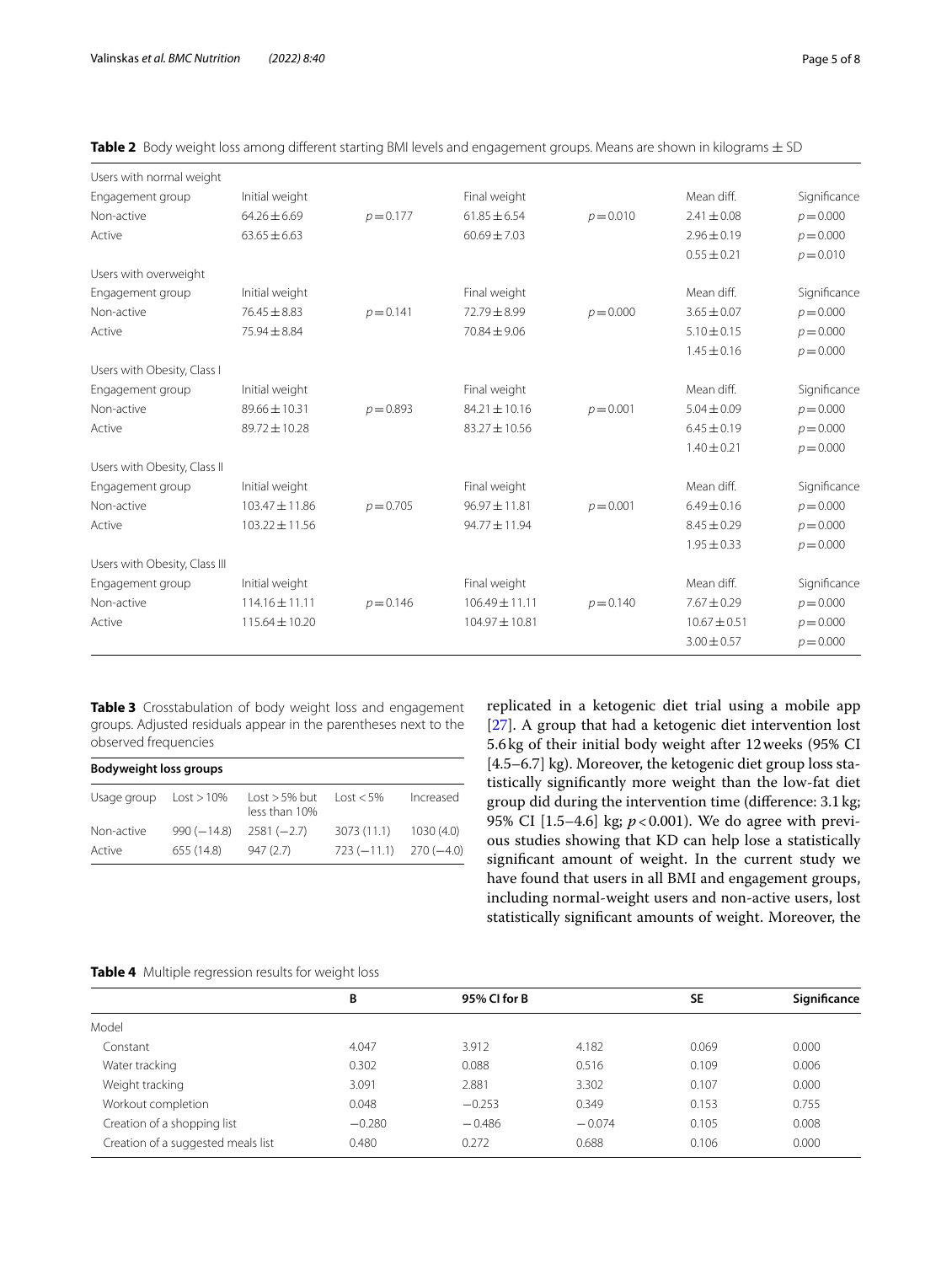general trend was that the higher the initial weight, the more weight was lost. We stipulate that this weight loss came from the changes in resting energy expenditure. It was shown by Ebbeling et al. that resting energy expenditure is greater in a very-low carbohydrate group when compared to that in a low-fat diet group [\[28](#page-7-11)].

King et al. report that smartphones can act as platforms that efectively deliver health interventions [\[29](#page-7-12)]. West et al. argue that by improving goal-setting and motivation and providing relevant educational material, mobile apps can facilitate diet-related behavior change [\[22](#page-7-5)]. Furthermore, a pilot randomized controlled trial has shown that diet adherence and results are better when facilitated by mobile applications [[30\]](#page-7-13). In a systematic review by Liu et al., the authors concluded that certain mobile app-related intervention features, such as automated feedback, reminders, goal-setting, educational materials, and data visualization, support self-management of chronic conditions related to overweight and obesity [[31\]](#page-7-14). KetoCycle also provides features that may be benefcial to weight loss. Alongside the meal plans and educational material regarding a ketogenic diet, the app gives regular automated reminders, provides diet and exercise goal setting and relevant feedback, and visualizes the user's achievements. As discussed above, such functionalities may help improve KetoCycle users'motivation and help them adhere to their plan. Additionally, KetoCycle features such as goal setting (i.e., challenges) and corresponding feedback are aspects of "gamifcation", which is a rapidly growing trend in mHealth app design. Miller et al. point out that integrating such features brings a certain appeal that improves usability and promotes selfmanagement [\[32](#page-7-15)].

Previous studies have found that engagement is an important contributor to weight loss with mHealth applications [\[33,](#page-7-16) [34](#page-7-17)]. A large study that also investigated factors that contribute to weight loss when using an mHealth application reported that in-app exercise logging is a signifcant predictor [[35](#page-7-18)]. We have also found a similar trend: users who were defned as active lost statistically signifcantly more weight than those who were non-active in all BMI groups. Moreover, active users were more likely to achieve clinically significant  $(\geq 5\%)$  weight loss. We explored this further using a multiple regression model and found that most in-app activities predicted weight loss with varying contributions. Interestingly, workouts logged in the app did not predict weight loss, even though physical activity is a central piece in most weight loss interventions [[36\]](#page-7-19). As there is little doubt that exercise promotes weight loss, the workouts mechanism in KetoCycle warrants further investigation in future studies. However, there are relatively strong data indicating that ketogenic diets reduce weight mainly through body fat loss, sparing lean mass [\[37\]](#page-7-20). A possible explanation could be that users who were most engaged with in-app exercises lost mostly body fat while preserving, or even gaining, more muscle mass. Another interesting fnding is that creation of a shopping list in the app statistically signifcantly predicted not weight loss, but weight gain. It is worth noting here that this engagement variable is uncommon in similar mHealth app studies, so its validity is uncertain. It may be worthwhile to investigate its efectiveness and interaction with other variables in upcoming studies. Research regarding which app features are most efective for behaviour change, and how to optimize and deliver them best, is novel and relatively scarce. A common framework for defning and measuring user engagement in wellness apps would also be benefcial. Future studies in mHealth for weight loss should consider including engagement analyses as one of their objectives.

The strengths of this study are the relatively large user sample and analysis of user engagement and app feature contribution. The retrospective nature of our study allowed us to access a relatively large data pool, which increased the strength of our results. Stratifying users into engagement levels and analyzing the predictive efect of app functionalities adds to knowledge regarding mHealth app feature development. The current study also has several limitations. There was no control group and randomization, and the data were self-reported, which currently limits our ability to draw strong conclusions that the observed results were solely due to the use of KetoCycle. There are multiple covariates that may infuence the results of weight loss, such as dietary and exercise habits and certain comorbidities. We also did not know the users' body composition and thus could not conclude whether the observed weight reductions mainly occurred through loss of body fat or lean body mass. Moreover, we analyzed only the frst and last weight entries, taking raw weight change into account and ignoring app usage time. Further study should take into account the usage time and look for a diference between the short- and long-term users and how their weight changes during the usage time. It is worth mentioning that as this study was retrospective, we were not actively monitoring users. By that, we might have been missing important data about their activities beyond app use which might lead to signifcant weight loss or weight gain. Furthermore, we used proxies for action tracking the fact that the user marked in the app that they completed an activity or consumed a specifc food did not mean that they really did it, which may have led to discrepancies in the obtained data.

Additionally, despite the promising initial results, a longer study period is required to assess the sustainability of the observed weight loss. It was noted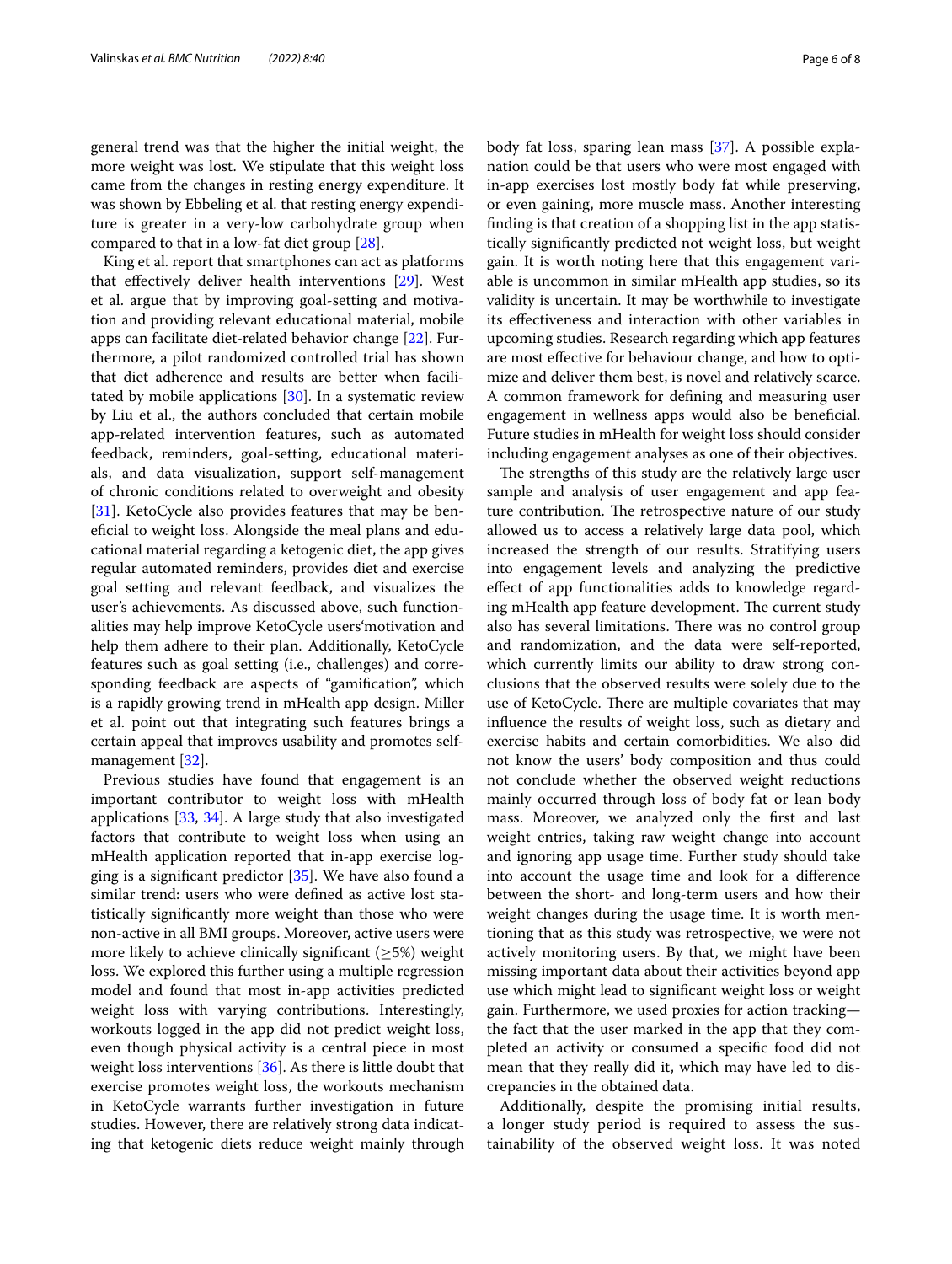in a systematic review that relatively large weight loss results facilitated through mHealth interventions tend to attenuate in the longer term [[38\]](#page-7-21). Furthermore, although we did have success with the chosen engagement variables in our regression model, defnitions of "activeness" in mHealth apps, including that in this study, are varied and require more validation and a comprehensive underlying framework. Moreover, our study may have been afected by the healthy responder bias [[39\]](#page-7-22). A longer, prospective controlled study with KetoCycle is planned in the near future to expand upon the results herein and address the abovementioned limitations.

#### **Conclusions**

A retrospective analysis of KetoCycle user data showed that users lost a statistically signifcant amount of body weight. The majority of users lost at least 5 % of their initial body weight. A notable percentage of users lost 10 % or more. It was noted that users with higher initial BMI lost more weight. When user activity was taken into account, it was found that active users lost statistically signifcantly more weight than non-active users did. App engagement was also associated with losing at least 5 % of initial weight. Using water tracking, weight tracking, and creating a meals list within KetoCycle statistically signifcantly predicted weight loss in a multiple regression model. However, the current study did not address the exact mechanism and covariates that infuenced the weight loss of application users. A prospective study is planned to expand upon the results herein and address the abovementioned limitations.

#### **Abbreviations**

KD: Ketogenic diet; CHO: Carbohydrates; KB: Ketone bodies; AD: Number of active days; TT: Total time of use; BMI: Body mass index; SD: Standard deviation.

#### **Acknowledgments**

Not applicable.

#### **Authors' contributions**

Conceptualization, J.J.; methodology, J.J.; validation, J.J. and K.A.; formal analysis, J.J; investigation, J.J. and S.V.; resources, K.A.; data curation, K.A.; writing—original draft preparation, S.V.; writing—review and editing, S.V., K.A., and J.J.; visualization, J.J.; supervision, K.A.; project administration, K.A.; funding acquisition, K.A. All authors have read and agreed to the published version of the manuscript.

#### **Funding**

This research received no external funding.

#### **Availability of data and materials**

The datasets generated and analyzed during the current study are not publicly available due to protection of confdential information of Kilo Health business and Kilo Health users, but are available from the corresponding author upon reasonable request.

#### **Declarations**

#### **Ethics approval and consent to participate**

The study was conducted according to the guidelines of the Declaration of Helsinki and approved by the Institutional Review Board of BRANY (protocol code 21-08-564-939 and date of approval 18/01/2022). Informed consent was obtained from all subjects involved in the study.

#### **Consent for publication**

Not applicable.

#### **Competing interests**

All the authors are Kilo Health employees. The Kilo Health administration had no role in the design of the study; in the collection, analyses, or interpretation of data; in the writing of the manuscript, or in the decision to publish the results.

#### **Author details**

<sup>1</sup> Faculty of Medicine, Vilnius University, M. K. Čiurlonio Str. 21, 03101 Vilnius, Lithuania. <sup>2</sup> Kilo. Health, Antakalnio g. 17, LT 10312 Vilnius, Lithuania. <sup>3</sup> Lithuania Business University of Applied Sciences, Turgaus st. 21, LT 91249 Klaipeda, Lithuania.

Received: 15 February 2022 Accepted: 27 April 2022 Published online: 02 May 2022

#### **References**

- <span id="page-6-0"></span>1. Wheless JW. History of the ketogenic diet. Epilepsia. 2008;49(Suppl 8):3–5.
- <span id="page-6-1"></span>2. Batch JT, Lamsal SP, Adkins M, Sultan S, Ramirez MN. Advantages and disadvantages of the ketogenic diet: a review article. Cureus. 2020;12(8):e9639.
- <span id="page-6-2"></span>3. Cahill GFJ. Fuel metabolism in starvation. Annu Rev Nutr. 2006;26:1–22.
- <span id="page-6-3"></span>Paoli A. Ketogenic diet for obesity: friend or foe? Int J Environ Res Public Health. 2014;11(2):2092–107.
- <span id="page-6-4"></span>5. Kuchkuntla AR, Shah M, Velapati S, Gershuni VM, Rajjo T, Nanda S, et al. Ketogenic diet: an endocrinologist perspective. Curr Nutr Rep. 2019;8(4):402–10.
- <span id="page-6-5"></span>6. Weber DD, Aminzadeh-Gohari S, Tulipan J, Catalano L, Feichtinger RG, Kofler B. Ketogenic diet in the treatment of cancer - where do we stand? Mol Metab. 2020;33:102–21.
- <span id="page-6-6"></span>7. Veech RL, Chance B, Kashiwaya Y, Lardy HA, Cahill GFJ. Ketone bodies, potential therapeutic uses. IUBMB Life. 2001;51(4):241–7.
- <span id="page-6-7"></span>8. Owen OE, Morgan AP, Kemp HG, Sullivan JM, Herrera MG, Cahill GFJ. Brain metabolism during fasting. J Clin Invest. 1967;46(10):1589–95.
- <span id="page-6-8"></span>9. Pi-Sunyer X. The medical risks of obesity. Postgrad Med. 2009;121(6):21–33.
- <span id="page-6-9"></span>10. Bueno NB, de Melo ISV, de Oliveira SL, da Rocha AT. Very-low-carbohydrate ketogenic diet v. low-fat diet for long-term weight loss: a metaanalysis of randomised controlled trials. Br J Nutr. 2013;110(7):1178–87.
- <span id="page-6-10"></span>11. Mansoor N, Vinknes KJ, Veierød MB, Retterstøl K. Efects of lowcarbohydrate diets v. low-fat diets on body weight and cardiovascular risk factors: a meta-analysis of randomised controlled trials. Br J Nutr. 2016;115(3):466–79.
- <span id="page-6-11"></span>12. Davidson TL, Hargrave SL, Swithers SE, Sample CH, Fu X, Kinzig KP, et al. Inter-relationships among diet, obesity and hippocampal-dependent cognitive function. Neuroscience. 2013;253:110–22.
- 13. Samoilova M, Weisspapir M, Abdelmalik P, Velumian AA, Carlen PL. Chronic in vitro ketosis is neuroprotective but not anti-convulsant. J Neurochem. 2010;113(4):826–35.
- <span id="page-6-12"></span>14. Yancy WSJ, Almirall D, Maciejewski ML, Kolotkin RL, McDuffie JR, Westman EC. Efects of two weight-loss diets on health-related quality of life. Qual Life Res. 2009;18(3):281–9.
- <span id="page-6-13"></span>15. Carr SS, Hooper AJ, Sullivan DR, Burnett JR. Non-HDL-cholesterol and apolipoprotein B compared with LDL-cholesterol in atherosclerotic cardiovascular disease risk assessment. Pathology. 2019;51(2):148–54.
- <span id="page-6-14"></span>16. Masood W, Annamaraju P, Uppaluri KR. Ketogenic Diet. In: StatPearls. Treasure Island: StatPearls Publishing; 2022. [cited 2022 Apr 13]. Available from: [http://www.ncbi.nlm.nih.gov/books/NBK499830/.](http://www.ncbi.nlm.nih.gov/books/NBK499830/)